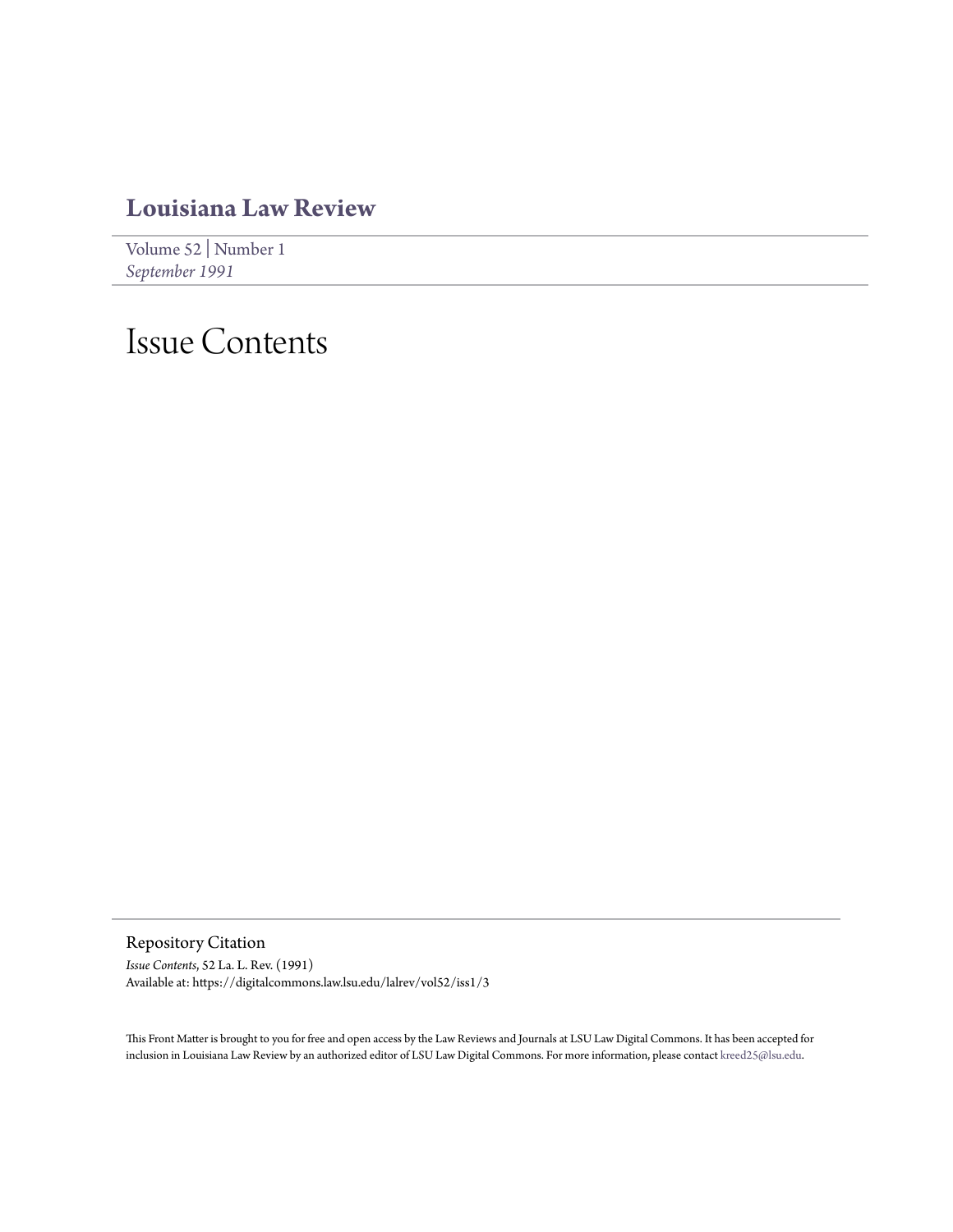# Louisiana Law Review SEPTEMBER 1991

**NUMBER 1** 

### **CONTENTS**

#### ARTICLES

Toward a General Concept of Conformity in the Performance of Contracts

> *Dr. Eyal Zamir* 1

THE 19TH **JOHN** M. TUCKER, JR. **LECTURE IN** CIVIL LAW

|  |  | Civil Law, Common Law, and Constitutional Democracy |  |                  |    |
|--|--|-----------------------------------------------------|--|------------------|----|
|  |  |                                                     |  | Walter F. Murphy | 91 |

**COMMENT**

外

Bankruptcy v. Environmental Obligations: Clash of the **Titans** 

*Jill Thompson Losch* **137**

**NOTES**

*FDIC v. Mmahat* and Mmahat **&** Duffy: Is Forewarned Forearmed?

*Pam Ashman 175*

*Breland v. Schilling:* Louisiana's Approach to "Injuries Expected or Intended From the Standpoint of the Insured"

*Leland Redding Gallaspy* **199**

*Employment Division, Department of Human Resources v. Smith:* What Remains of Religious Accommodation Under the Free Exercise Clause?

*Kristie Pospisil* **231**

Muzzling Corporations: The Court Giveth and the Court Taketh Away a Corporation's "Fundamental Right" to Free Political Speech in *Austin v. Michigan Chamber of Commerce*

*Michael Schofield* **253**